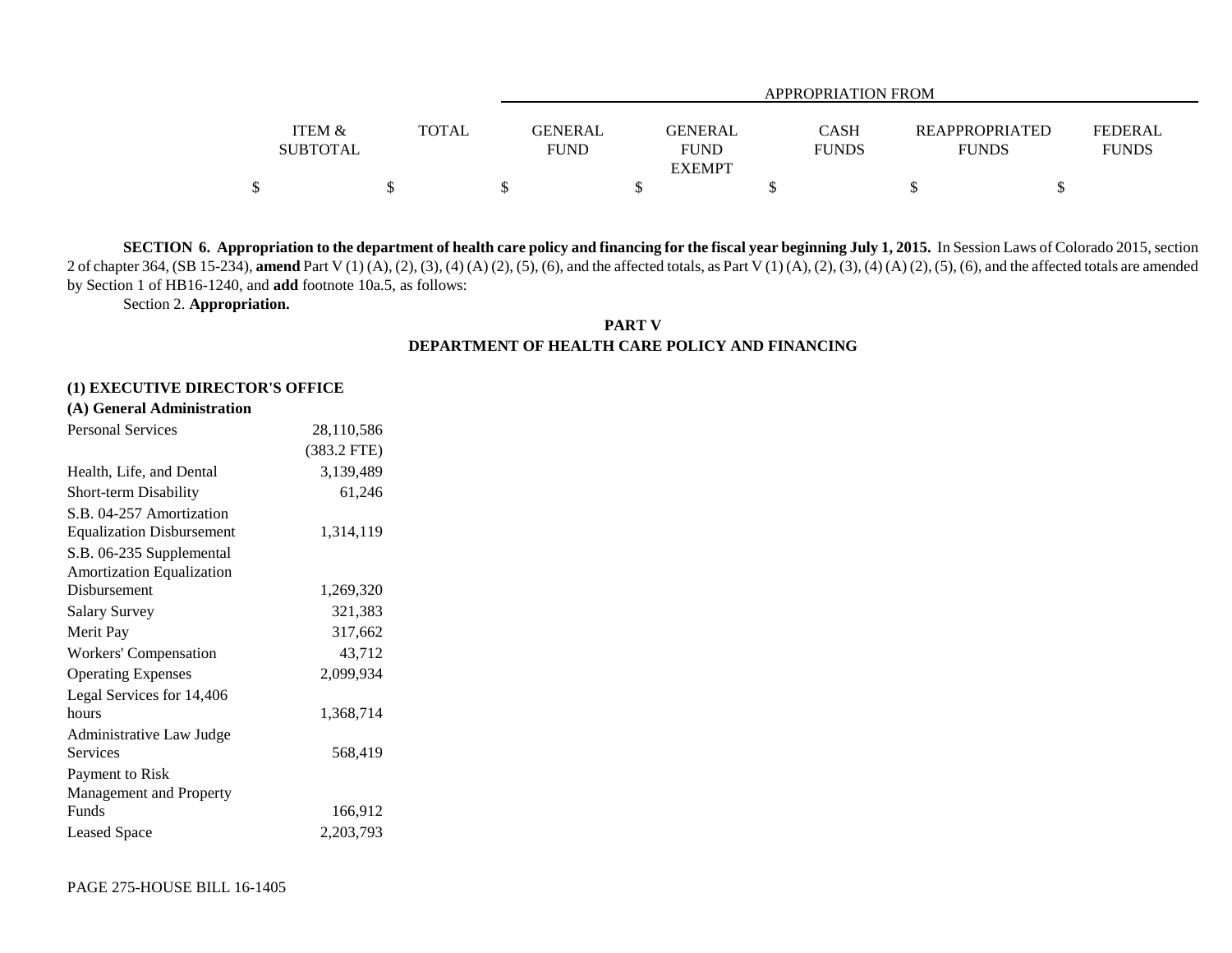|                                                                                                       |                                      |              |  | <b>APPROPRIATION FROM</b>     |                               |               |    |                             |    |                                       |                                |
|-------------------------------------------------------------------------------------------------------|--------------------------------------|--------------|--|-------------------------------|-------------------------------|---------------|----|-----------------------------|----|---------------------------------------|--------------------------------|
|                                                                                                       | <b>ITEM &amp;</b><br><b>SUBTOTAL</b> | <b>TOTAL</b> |  | <b>GENERAL</b><br><b>FUND</b> | <b>GENERAL</b><br><b>FUND</b> | <b>EXEMPT</b> |    | <b>CASH</b><br><b>FUNDS</b> |    | <b>REAPPROPRIATED</b><br><b>FUNDS</b> | <b>FEDERAL</b><br><b>FUNDS</b> |
|                                                                                                       | \$<br>\$                             |              |  | \$                            | \$                            |               | \$ |                             | \$ | \$                                    |                                |
| Capitol Complex Leased                                                                                |                                      |              |  |                               |                               |               |    |                             |    |                                       |                                |
| Space                                                                                                 | 549,237                              |              |  |                               |                               |               |    |                             |    |                                       |                                |
| Payments to OIT<br><b>CORE Operations</b>                                                             | 3,059,824<br>1,598,167               |              |  |                               |                               |               |    |                             |    |                                       |                                |
| Scholarships for Research<br>Using the All-Payer Claims<br>Database <sup>10</sup>                     | 500,000                              |              |  |                               |                               |               |    |                             |    |                                       |                                |
| General Professional<br>Services and Special<br>Projects <sup>toa</sup> PROJECTS <sup>10a,10a.5</sup> | 8,962,170                            |              |  |                               |                               |               |    |                             |    |                                       |                                |
|                                                                                                       | 55,654,687                           |              |  | 20,354,057                    |                               |               |    | 5,755,816 <sup>a</sup>      |    | $1,662,956^b$                         | 27,881,858(I)                  |

<sup>a</sup> Of this amount, \$4,587,863 shall be from the Hospital Provider Fee Cash Fund created in Section 25.5-4-402.3 (4) (a), C.R.S., \$307,451 shall be from the Children's Basic Health Plan Trust created in Section 25.5-8-105 (1), C.R.S., \$250,000 shall be from the Nursing Home Penalty Cash Fund created in Section 25.5-6-205 (3) (a), C.R.S., \$142,863 shall be from the Medicaid Nursing Facility Cash Fund created in Section 25.5-6-203 (2) (a), C.R.S., \$91,980 shall be from the Colorado Health Care Services Fund created in Section 25.5-3-112 (1) (a), C.R.S., \$80,752 shall be from estate recoveries, \$65,225 shall be from the Adult Dental Fund created in Section 25.5-5-207 (4) (a), C.R.S., \$62,795 shall be from the Primary Care Fund created in Section 24-22-117 (2) (b) (I), C.R.S., \$50,000 shall be from the Intellectual and Developmental Disabilities Services Cash Fund created in Section 25.5-10-207 (1), C.R.S., \$42,923 shall be from the Colorado Autism Treatment Fund created in Section 25.5-6-805 (1), C.R.S., \$39,558 shall be from the Service Fee Fund created in Section 25.5-6-204 (1) (c) (II), C.R.S., \$30,573 shall be from the Breast and Cervical Cancer Prevention and Treatment Fund created in Section 25.5-5-308 (8) (a) (I), C.R.S., and \$3,833 shall be from the Department of Health Care Policy and Financing Cash Fund created in Section 25.5-1-109, C.R.S.

<sup>b</sup> Of this amount, \$635,877 shall be from indirect cost recoveries, \$525,482 shall be a transfer from the Department of Human Services, \$296,890 shall be from moneys originally appropriated for the Colorado Benefits Management Systems, and \$204,707 shall be from moneys originally appropriated for Public School Health Services in the Other Medical Services division.

## **(2) MEDICAL SERVICES PREMIUMS12, 13**

| Medical and Long-Term      |                          |                  |                          |                          |                     |               |
|----------------------------|--------------------------|------------------|--------------------------|--------------------------|---------------------|---------------|
| Care Services for Medicaid |                          |                  |                          |                          |                     |               |
| Eligible Individuals $10c$ | <del>6,799,202,363</del> | 1,002,036,358(M) | <del>848,124,468</del> * | 810,655,338 <sup>*</sup> | $9.145.518^{\circ}$ | 4,129,240,681 |
|                            | 6.871.797.954            | 1,029,360,764(M) | 809,024,467 <sup>a</sup> | 819,316,602 <sup>b</sup> |                     | 4,204,950,603 |

<sup>a</sup> This amount shall be from the General Fund Exempt Account created in Section 24-77-103.6 (2), C.R.S.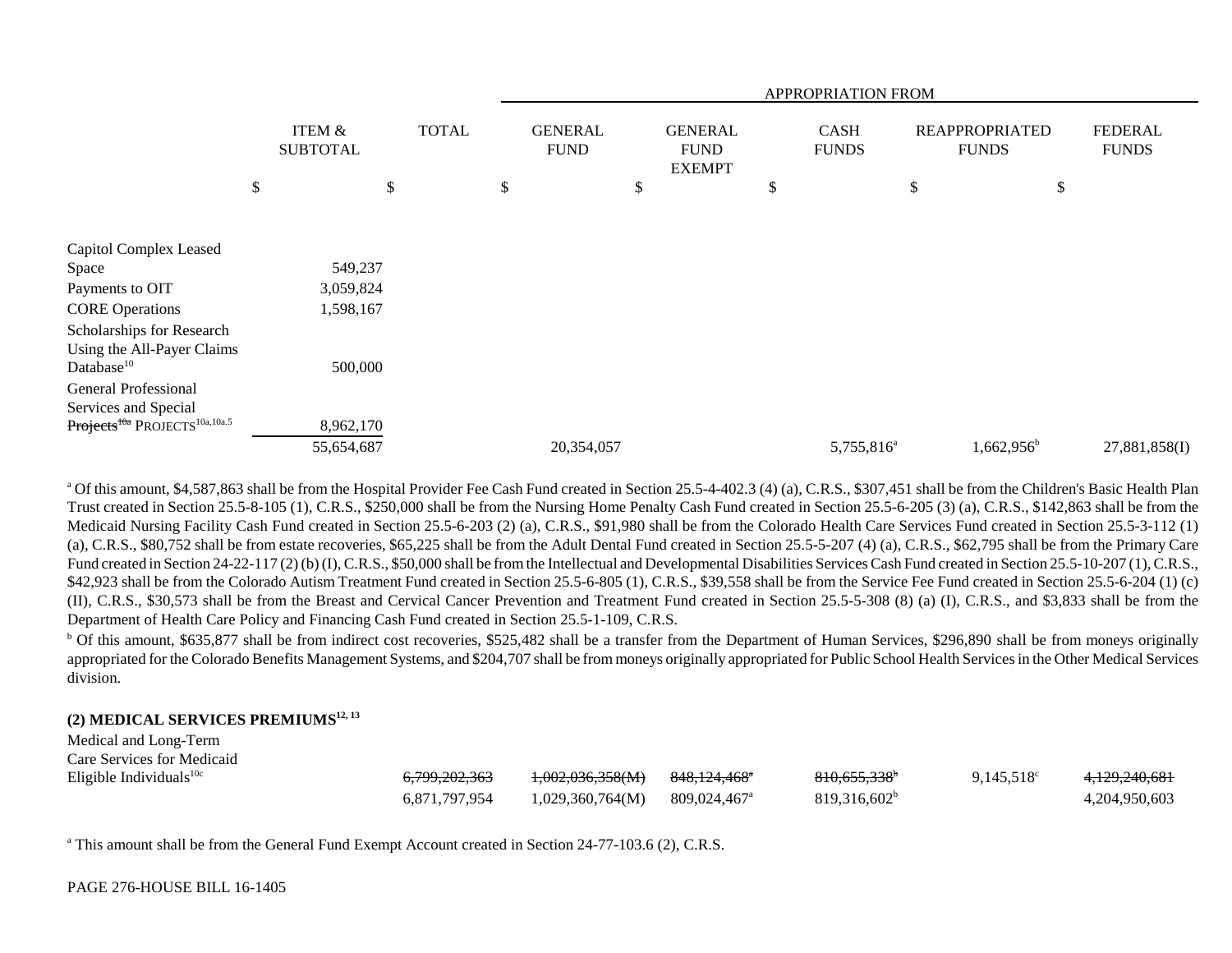|                                      |       |                               | APPROPRIATION FROM                             |                             |                                       |                         |  |  |  |  |  |  |
|--------------------------------------|-------|-------------------------------|------------------------------------------------|-----------------------------|---------------------------------------|-------------------------|--|--|--|--|--|--|
| <b>ITEM &amp;</b><br><b>SUBTOTAL</b> | TOTAL | <b>GENERAL</b><br><b>FUND</b> | <b>GENERAL</b><br><b>FUND</b><br><b>EXEMPT</b> | <b>CASH</b><br><b>FUNDS</b> | <b>REAPPROPRIATED</b><br><b>FUNDS</b> | FEDERAL<br><b>FUNDS</b> |  |  |  |  |  |  |
|                                      |       |                               |                                                |                             |                                       |                         |  |  |  |  |  |  |

<sup>b</sup> Of this amount, \$609,955,466 \$609,740,018 shall be from the Hospital Provider Fee Cash Fund created in Section 25.5-4-402.3 (4), C.R.S., \$64,834,091 shall be from the Health Care Expansion Fund created in Section 24-22-117 (2) (a) (I), C.R.S.,  $\overline{$}46,886,562$  shall be from the Medicaid Nursing Facility Cash Fund created in Section 25.5-6-203 (2) (a), C.R.S., \$48,177,615 shall be from recoveries and recoupments, \$23,144,878 \$30,474,568 shall be from the Adult Dental Fund created in Section 25.5-5-207 (4) (a), C.R.S., \$8,856,773 \$11,459,738 represents public funds certified as expenditures incurred by public hospitals and agencies that are eligible for federal financial participation under the Medicaid program, \$3,278,046 shall be from the Medicaid Buy-In Cash Fund created in Section 25.5-6-1404 (3) (b), C.R.S., \$2,230,500 shall be from the Tobacco Tax Cash Fund created in section 24-22-117 (1) (a), C.R.S. and meets the requirement to appropriate a portion of the revenues collected from the imposition of additional state cigarette and tobacco taxes to the Old Age Pension program for health related purposes pursuant to Section 21 of Article X of the State Constitution, \$1,000,000 shall be from an intergovernmental transfer from Denver Health, \$1,260,105 \$1,288,021 shall be from the Breast and Cervical Cancer Prevention and Treatment Fund created in Section 25.5-5-308 (8) (a) (I), C.R.S., \$407,837 shall be from the Tobacco Education Programs Fund created in Section 24-22-117 (2) (c) (I), C.R.S., \$423,005 \$339,146 shall be from the Colorado Autism Treatment Fund created in Section 25.5-6-805 (1), C.R.S., and \$200,460 shall be from the Service Fee Fund created in Section 25.5-6-204 (1) (c) (II), C.R.S.

<sup>c</sup> This amount shall be from moneys originally appropriated to the Old Age Pension State Medical Program in the Other Medical Services division.

## **(3) BEHAVIORAL HEALTH COMMUNITY PROGRAMS**

| <del>599,637,763</del> | 172,147,447(M)         | $8,724,804(H)^a$           | <del>418,765,512</del> |
|------------------------|------------------------|----------------------------|------------------------|
| 609,481,685            | 168,361,945(M)         | $10,150,631(H)^a$          | 430,969,109            |
|                        |                        |                            |                        |
| 8,358,923              | 1,764,653(M)           | $108,027$ (H) <sup>b</sup> | 6,486,243              |
| 8,441,584              | 1,630,012(M)           | $116,321(H)$ <sup>b</sup>  | 6,695,251              |
|                        | <del>607,996,686</del> |                            |                        |
|                        |                        |                            |                        |
|                        |                        | 617,923,269                |                        |

<sup>a</sup> Of this amount, \$8,694,486 \$10,117,217 shall be from the Hospital Provider Fee Cash Fund created in Section 25.5-4-402.3 (4), C.R.S., and \$30,318 \$33,414 shall be from the Breast and Cervical Cancer Prevention and Treatment Fund created in Section 25.5-5-308 (8) (a) (I), C.R.S.

<sup>b</sup> This amount shall be from the Hospital Provider Fee Cash Fund created in Section 25.5-4-402.3 (4), C.R.S.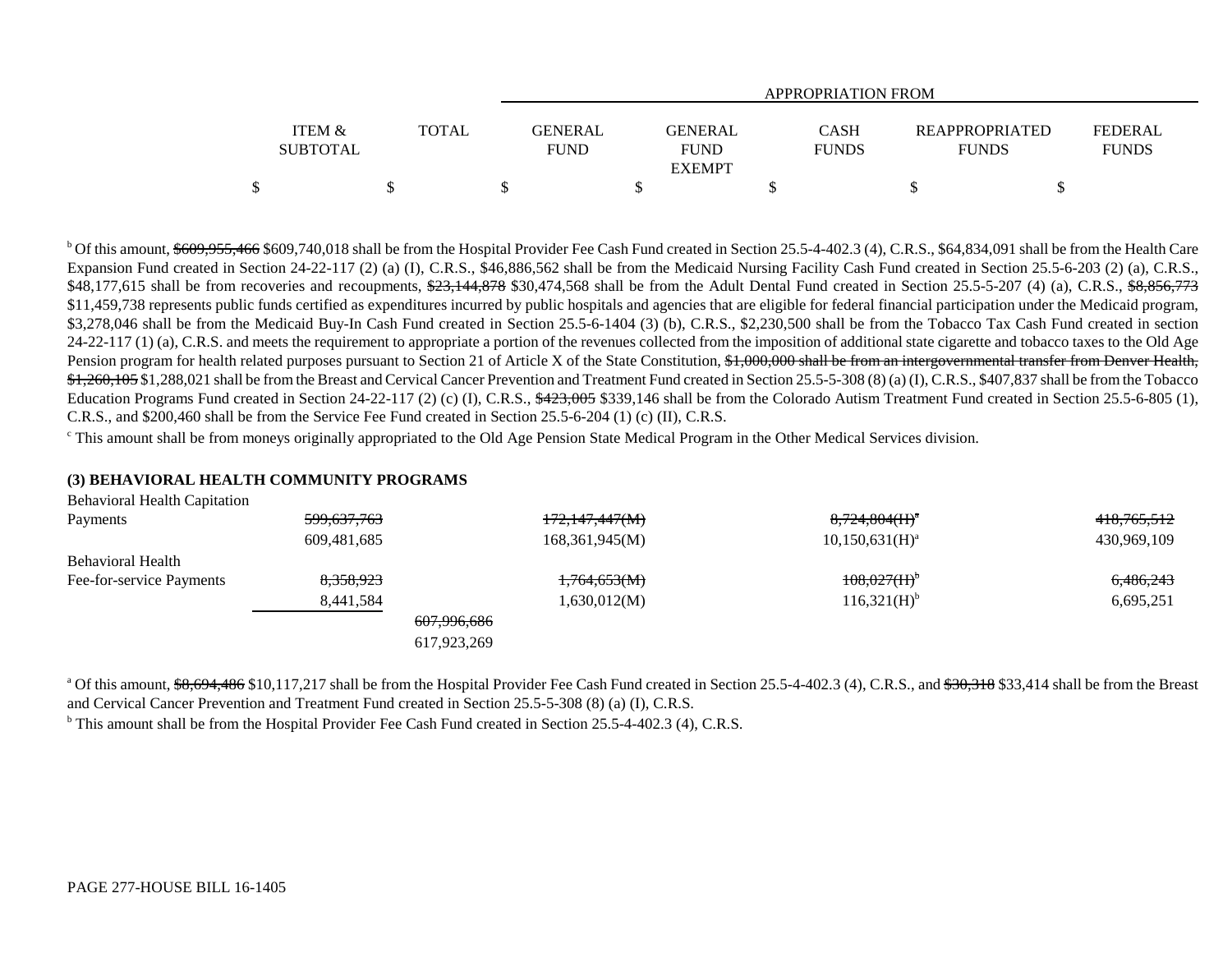| ITEM &<br><b>TOTAL</b><br><b>GENERAL</b><br><b>GENERAL</b><br><b>FEDERAL</b><br><b>CASH</b><br><b>REAPPROPRIATED</b><br><b>SUBTOTAL</b><br><b>FUND</b><br><b>FUND</b><br><b>FUNDS</b><br><b>FUNDS</b><br><b>FUNDS</b><br><b>EXEMPT</b><br>$\$\,$<br>\$<br>\$<br>\$<br>\$<br>\$<br>\$<br>(4) OFFICE OF COMMUNITY LIVING<br>(A) Division of Intellectual and Developmental Disabilities<br>(2) Program Costs <sup>14</sup><br><b>Adult Comprehensive</b><br>Services<br>370,069,114<br>375,465,768<br><b>Adult Supported Living</b><br>Services<br>69,633,214<br>62,872,177<br>Children's Extensive Support<br>19,798,414<br>Services<br>22,544,937<br>30,169,026<br>Case Management<br>30,139,104<br><b>Family Support Services</b><br>6,960,204<br>Preventive Dental Hygiene <sup>15</sup><br>67,012<br>Eligibility Determination and<br>Waiting List Management<br>3,121,079<br><b>Waiver Enrollment</b><br>1,586,987<br>501,405,050<br>32,872,304 <sup>b</sup><br>$240,910,287$ <sup>*</sup><br>227,622,459<br>240,958,134 <sup>a</sup><br>502,757,268<br>228,926,830 |  |  |  |  | <b>APPROPRIATION FROM</b> |  |  |
|-------------------------------------------------------------------------------------------------------------------------------------------------------------------------------------------------------------------------------------------------------------------------------------------------------------------------------------------------------------------------------------------------------------------------------------------------------------------------------------------------------------------------------------------------------------------------------------------------------------------------------------------------------------------------------------------------------------------------------------------------------------------------------------------------------------------------------------------------------------------------------------------------------------------------------------------------------------------------------------------------------------------------------------------------------------------------|--|--|--|--|---------------------------|--|--|
|                                                                                                                                                                                                                                                                                                                                                                                                                                                                                                                                                                                                                                                                                                                                                                                                                                                                                                                                                                                                                                                                         |  |  |  |  |                           |  |  |
|                                                                                                                                                                                                                                                                                                                                                                                                                                                                                                                                                                                                                                                                                                                                                                                                                                                                                                                                                                                                                                                                         |  |  |  |  |                           |  |  |
|                                                                                                                                                                                                                                                                                                                                                                                                                                                                                                                                                                                                                                                                                                                                                                                                                                                                                                                                                                                                                                                                         |  |  |  |  |                           |  |  |
|                                                                                                                                                                                                                                                                                                                                                                                                                                                                                                                                                                                                                                                                                                                                                                                                                                                                                                                                                                                                                                                                         |  |  |  |  |                           |  |  |
|                                                                                                                                                                                                                                                                                                                                                                                                                                                                                                                                                                                                                                                                                                                                                                                                                                                                                                                                                                                                                                                                         |  |  |  |  |                           |  |  |
|                                                                                                                                                                                                                                                                                                                                                                                                                                                                                                                                                                                                                                                                                                                                                                                                                                                                                                                                                                                                                                                                         |  |  |  |  |                           |  |  |
|                                                                                                                                                                                                                                                                                                                                                                                                                                                                                                                                                                                                                                                                                                                                                                                                                                                                                                                                                                                                                                                                         |  |  |  |  |                           |  |  |
|                                                                                                                                                                                                                                                                                                                                                                                                                                                                                                                                                                                                                                                                                                                                                                                                                                                                                                                                                                                                                                                                         |  |  |  |  |                           |  |  |
|                                                                                                                                                                                                                                                                                                                                                                                                                                                                                                                                                                                                                                                                                                                                                                                                                                                                                                                                                                                                                                                                         |  |  |  |  |                           |  |  |
|                                                                                                                                                                                                                                                                                                                                                                                                                                                                                                                                                                                                                                                                                                                                                                                                                                                                                                                                                                                                                                                                         |  |  |  |  |                           |  |  |
|                                                                                                                                                                                                                                                                                                                                                                                                                                                                                                                                                                                                                                                                                                                                                                                                                                                                                                                                                                                                                                                                         |  |  |  |  |                           |  |  |
|                                                                                                                                                                                                                                                                                                                                                                                                                                                                                                                                                                                                                                                                                                                                                                                                                                                                                                                                                                                                                                                                         |  |  |  |  |                           |  |  |
|                                                                                                                                                                                                                                                                                                                                                                                                                                                                                                                                                                                                                                                                                                                                                                                                                                                                                                                                                                                                                                                                         |  |  |  |  |                           |  |  |
|                                                                                                                                                                                                                                                                                                                                                                                                                                                                                                                                                                                                                                                                                                                                                                                                                                                                                                                                                                                                                                                                         |  |  |  |  |                           |  |  |
|                                                                                                                                                                                                                                                                                                                                                                                                                                                                                                                                                                                                                                                                                                                                                                                                                                                                                                                                                                                                                                                                         |  |  |  |  |                           |  |  |
|                                                                                                                                                                                                                                                                                                                                                                                                                                                                                                                                                                                                                                                                                                                                                                                                                                                                                                                                                                                                                                                                         |  |  |  |  |                           |  |  |
|                                                                                                                                                                                                                                                                                                                                                                                                                                                                                                                                                                                                                                                                                                                                                                                                                                                                                                                                                                                                                                                                         |  |  |  |  |                           |  |  |
|                                                                                                                                                                                                                                                                                                                                                                                                                                                                                                                                                                                                                                                                                                                                                                                                                                                                                                                                                                                                                                                                         |  |  |  |  |                           |  |  |
|                                                                                                                                                                                                                                                                                                                                                                                                                                                                                                                                                                                                                                                                                                                                                                                                                                                                                                                                                                                                                                                                         |  |  |  |  |                           |  |  |
|                                                                                                                                                                                                                                                                                                                                                                                                                                                                                                                                                                                                                                                                                                                                                                                                                                                                                                                                                                                                                                                                         |  |  |  |  |                           |  |  |
|                                                                                                                                                                                                                                                                                                                                                                                                                                                                                                                                                                                                                                                                                                                                                                                                                                                                                                                                                                                                                                                                         |  |  |  |  |                           |  |  |
|                                                                                                                                                                                                                                                                                                                                                                                                                                                                                                                                                                                                                                                                                                                                                                                                                                                                                                                                                                                                                                                                         |  |  |  |  |                           |  |  |

<sup>a</sup> Of this amount, the (M) notation applies to  $\frac{$232,928,989}{232,976,836}$ .

<sup>b</sup> Of this amount, \$31,281,638(I)(L) shall be from client cash sources, \$1,586,987 shall be from the Intellectual and Developmental Disabilities Services Cash Fund created in Section 25.5-10-207 (1), C.R.S., and \$3,678(I)(L) shall be from local funds, and \$1 shall be from the Health Care Expansion Fund created in Section 24-22-117 (2) (a) (I), C.R.S.

> 504,540,873 505,893,091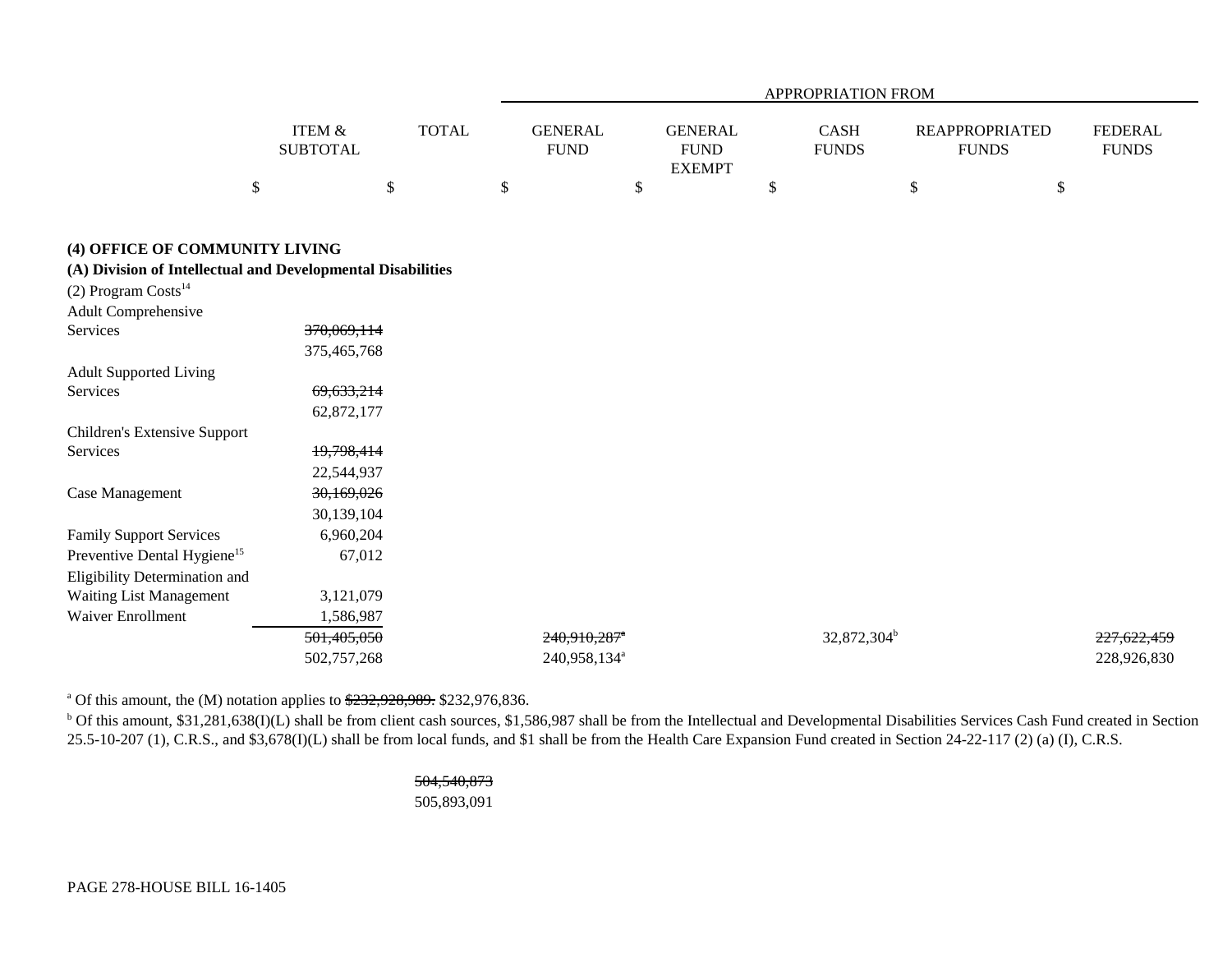|                                                    |                           |                            | APPROPRIATION FROM            |                                                |    |                             |                                       |    |                                |  |  |
|----------------------------------------------------|---------------------------|----------------------------|-------------------------------|------------------------------------------------|----|-----------------------------|---------------------------------------|----|--------------------------------|--|--|
|                                                    | ITEM &<br><b>SUBTOTAL</b> | <b>TOTAL</b>               | <b>GENERAL</b><br><b>FUND</b> | <b>GENERAL</b><br><b>FUND</b><br><b>EXEMPT</b> |    | <b>CASH</b><br><b>FUNDS</b> | <b>REAPPROPRIATED</b><br><b>FUNDS</b> |    | <b>FEDERAL</b><br><b>FUNDS</b> |  |  |
| \$                                                 | \$                        |                            | \$<br>\$                      |                                                | \$ |                             | \$                                    | \$ |                                |  |  |
| (5) INDIGENT CARE PROGRAM                          |                           |                            |                               |                                                |    |                             |                                       |    |                                |  |  |
| Safety Net Provider                                |                           |                            |                               |                                                |    |                             |                                       |    |                                |  |  |
| Payments                                           | 311,296,186               |                            |                               |                                                |    | 153,201,150 <sup>a</sup>    |                                       |    | 158,095,036(I)                 |  |  |
| Clinic Based Indigent Care                         | 6,119,760                 |                            | 3,011,534(M)                  |                                                |    |                             |                                       |    | 3,108,226                      |  |  |
| Pediatric Specialty Hospital                       | 13,455,012                |                            | 6,621,212(M)                  |                                                |    |                             |                                       |    | 6,833,800                      |  |  |
| Appropriation from Tobacco<br>Tax Cash Fund to the |                           |                            |                               |                                                |    |                             |                                       |    |                                |  |  |
| General Fund                                       | 427,593                   |                            |                               |                                                |    | $427,593^b$                 |                                       |    |                                |  |  |
| Primary Care Fund Program                          | 26,778,000                |                            |                               |                                                |    | $26,778,000^{\circ}$        |                                       |    |                                |  |  |
| Children's Basic Health Plan<br>Administration     | 5,033,274                 |                            |                               |                                                |    | 2,363,824(H) <sup>d</sup>   |                                       |    | 2,669,450                      |  |  |
| Children's Basic Health Plan                       |                           |                            |                               |                                                |    |                             |                                       |    |                                |  |  |
| Medical and Dental Costs                           | 143,967,289               |                            | 2,098,125(M)                  | $427,593^{\circ}$                              |    | $25,326,165$ <sup>f</sup>   |                                       |    | 116, 115, 406                  |  |  |
|                                                    | 131,967,957               |                            |                               |                                                |    | 25,484,158 <sup>f</sup>     |                                       |    | 103,958,081                    |  |  |
|                                                    |                           | 507,077,114<br>495,077,782 |                               |                                                |    |                             |                                       |    |                                |  |  |

<sup>a</sup> This amount shall be from the Hospital Provider Fee Cash Fund created in Section 25.5-4-402.3 (4), C.R.S.

<sup>b</sup> This amount shall be from the Tobacco Tax Cash Fund created in Section 24-22-117 (1) (a), C.R.S. This appropriation partially meets the requirement to appropriate a portion of the revenues collected from imposition of additional state cigarette and tobacco taxes to the General Fund pursuant to Section 21 of Article X of the State Constitution.

<sup>c</sup> This amount shall be from the Primary Care Fund created in Section 24-22-117 (2) (b) (I), C.R.S.

<sup>d</sup> Of this amount, \$2,354,463 shall be from the Children's Basic Health Plan Trust created in Section 25.5-8-105 (1), C.R.S., and \$9,361 shall be from the Hospital Provider Fee Cash Fund created in Section 25.5-4-402.3 (4), C.R.S.

 $^{\circ}$  This amount shall be from General Fund Exempt pursuant to Section 24-22-117 (1) (c) (I) (B), C.R.S., and is not subject to the statutory limitation on General Fund appropriations imposed by Section 24-75-201.1, C.R.S.

<sup>f</sup> Of this amount,  $\frac{16,857,988}{14,494,008}$  shall be from the Children's Basic Health Plan Trust created in Section 25.5-8-105 (1), C.R.S.,  $\frac{6,265,805}{10,600}$  \$7,268,077 shall be from the Hospital Provider Fee Cash Fund created in Section 25.5-4-402.3 (4), C.R.S., \$3,519,701 SHALL BE FROM RECOVERIES AND RECOUPMENTS, \$202,371 shall be from the Colorado Immunization Fund created in Section 25-4-2301, C.R.S., and \$1 shall be from the Health Care Expansion Fund created in Section 24-22-117 (2) (a) (I), C.R.S.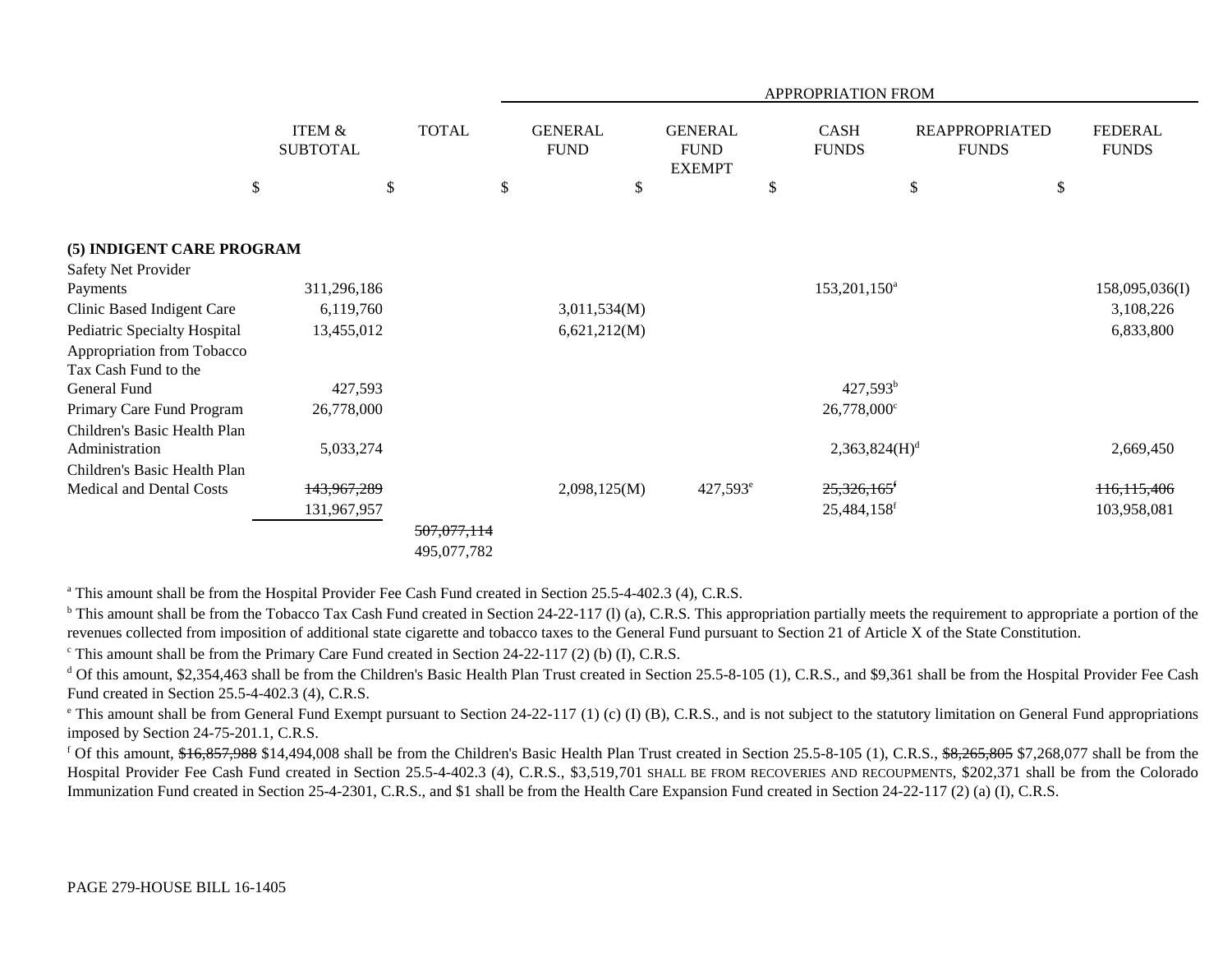|                                                           |                                      |              |                               |                                                | APPROPRIATION FROM          |                   |                                       |                                |
|-----------------------------------------------------------|--------------------------------------|--------------|-------------------------------|------------------------------------------------|-----------------------------|-------------------|---------------------------------------|--------------------------------|
|                                                           | <b>ITEM &amp;</b><br><b>SUBTOTAL</b> | <b>TOTAL</b> | <b>GENERAL</b><br><b>FUND</b> | <b>GENERAL</b><br><b>FUND</b><br><b>EXEMPT</b> | <b>CASH</b><br><b>FUNDS</b> |                   | <b>REAPPROPRIATED</b><br><b>FUNDS</b> | <b>FEDERAL</b><br><b>FUNDS</b> |
| \$                                                        | \$                                   |              | \$                            | \$                                             | \$                          | $\$$              | \$                                    |                                |
| (6) OTHER MEDICAL SERVICES                                |                                      |              |                               |                                                |                             |                   |                                       |                                |
| Old Age Pension State                                     |                                      |              |                               |                                                |                             |                   |                                       |                                |
| Medical Program                                           | 12,962,510                           |              | 2,962,510                     |                                                |                             | $10,000,000(I)^a$ |                                       |                                |
| Commission on Family                                      |                                      |              |                               |                                                |                             |                   |                                       |                                |
| Medicine Residency                                        |                                      |              |                               |                                                |                             |                   |                                       |                                |
| <b>Training Programs</b>                                  | 7,597,298                            |              | 3,743,374(M)                  |                                                |                             |                   |                                       | 3,853,924                      |
| <b>State University Teaching</b>                          |                                      |              |                               |                                                |                             |                   |                                       |                                |
| Hospitals - Denver Health                                 |                                      |              |                               |                                                |                             |                   |                                       |                                |
| and Hospital Authority                                    | 2,804,714                            |              | 1,380,200(M)                  |                                                |                             |                   |                                       | 1,424,514                      |
| <b>State University Teaching</b>                          |                                      |              |                               |                                                |                             |                   |                                       |                                |
| Hospitals - University of                                 |                                      |              |                               |                                                |                             |                   |                                       |                                |
| Colorado Hospital Authority<br>Medicare Modernization Act | 1,181,204                            |              | 581,654(M)                    |                                                |                             |                   |                                       | 599,550                        |
| <b>State Contribution Payment</b>                         | 115,497,948                          |              | 115,497,948                   |                                                |                             |                   |                                       |                                |
|                                                           | 113,860,126                          |              | 113,860,126                   |                                                |                             |                   |                                       |                                |
| <b>Public School Health</b>                               |                                      |              |                               |                                                |                             |                   |                                       |                                |
| <b>Services Contract</b>                                  |                                      |              |                               |                                                |                             |                   |                                       |                                |
| Administration                                            | 2,491,722                            |              |                               |                                                |                             |                   | 2,491,722 <sup>b</sup>                |                                |
| Public School Health                                      |                                      |              |                               |                                                |                             |                   |                                       |                                |
| Services                                                  | 80,673,638                           |              |                               |                                                |                             | 39,767,175°       |                                       | 40,906,463(I)                  |
|                                                           |                                      | 223,209,034  |                               |                                                |                             |                   |                                       |                                |
|                                                           |                                      | 221,571,212  |                               |                                                |                             |                   |                                       |                                |
|                                                           |                                      |              |                               |                                                |                             |                   |                                       |                                |

<sup>a</sup> This amount shall be from the Old Age Pension Health and Medical Care Fund and is included for informational purposes as the moneys are continuously appropriated pursuant to Section 7 (C) of Article XXIV of the State Constitution.

<sup>b</sup> This amount shall be from moneys originally appropriated for Public School Health Services in the Other Medical Services division.

c This amount represents funds certified as expenditures incurred by school districts that are eligible for federal financial participation under Medicaid.